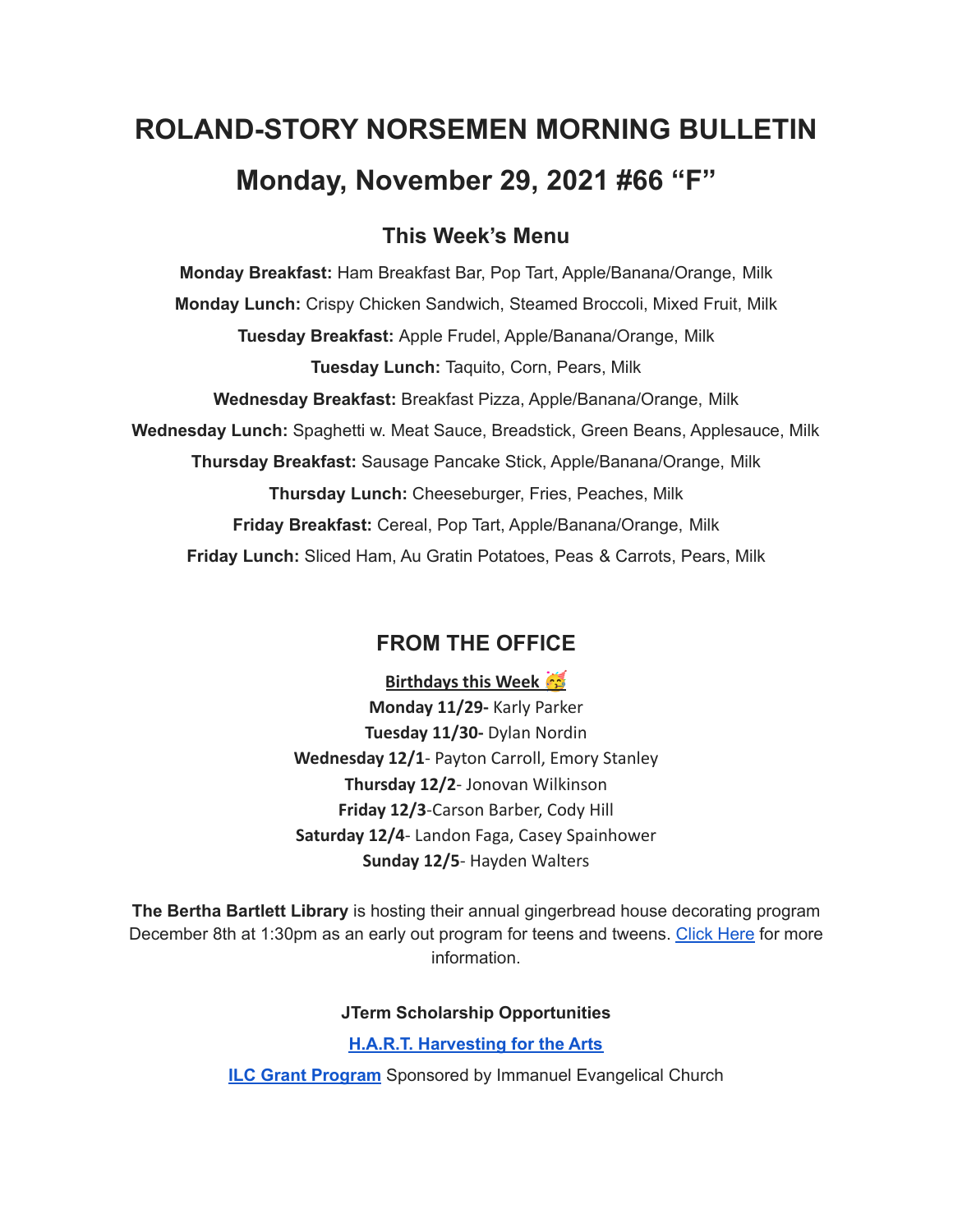## **Advocate, Seek Help, Speak Up!**

\*Be Kind to each other-Do not use social media to tear someone down!

\*See or hear something? Say Something to an adult.

\*Advocate for yourself if you need help; Seek a trusted adult.

\*Parents, keep the communication going between you and your son/daughter.

\*Know crisis information. Some ideas are to Call 911; Utilize the P3 app; Call the Crisis line

1-855-581-8111. Maybe put that number in your contacts. The service is available to all ages. Anyone experiencing a crisis can access the crisis line.)



# **[COUNSELOR](https://docs.google.com/document/d/1vmwczNPbDzXe9vFaG5LJMQ7NYDv-i4oQJHybqA65TUc/edit?usp=sharing) FOLDER (9-12)-Click here**

## **Scholarship**

DMWC (Des Moines Women's Club) [Scholarships](https://www.desmoineswomensclub.com/scholarships)- \$2,000 each scholarship, Due 1/18/22

Beta Sigma Psi [Scholarships](http://epsilon.betasigmapsi.org/scholarship/) to ISU- \$Varies, due 2/5/22

Pearl Hull Falk [Scholarship](https://drive.google.com/file/d/1Agzc2VSOwE8oHrqccRuI2OOv1TMeps-P/view?usp=sharing) for University of Iowa- \$5,000, Due 5/2/22

"No Sweat" [Scholarship](https://www.cirkledin.com/scholarships/) by Cirkled: Due 12/31, Grades 9-12, \$2500 CASH scholarship you can use for any educational purpose, from books to summer camp.

## **ATHLETIC ACTIVITIES FOR THE WEEK**

**Monday 11/29** JV Girls Basketball @ South Hamilton 6:00pm